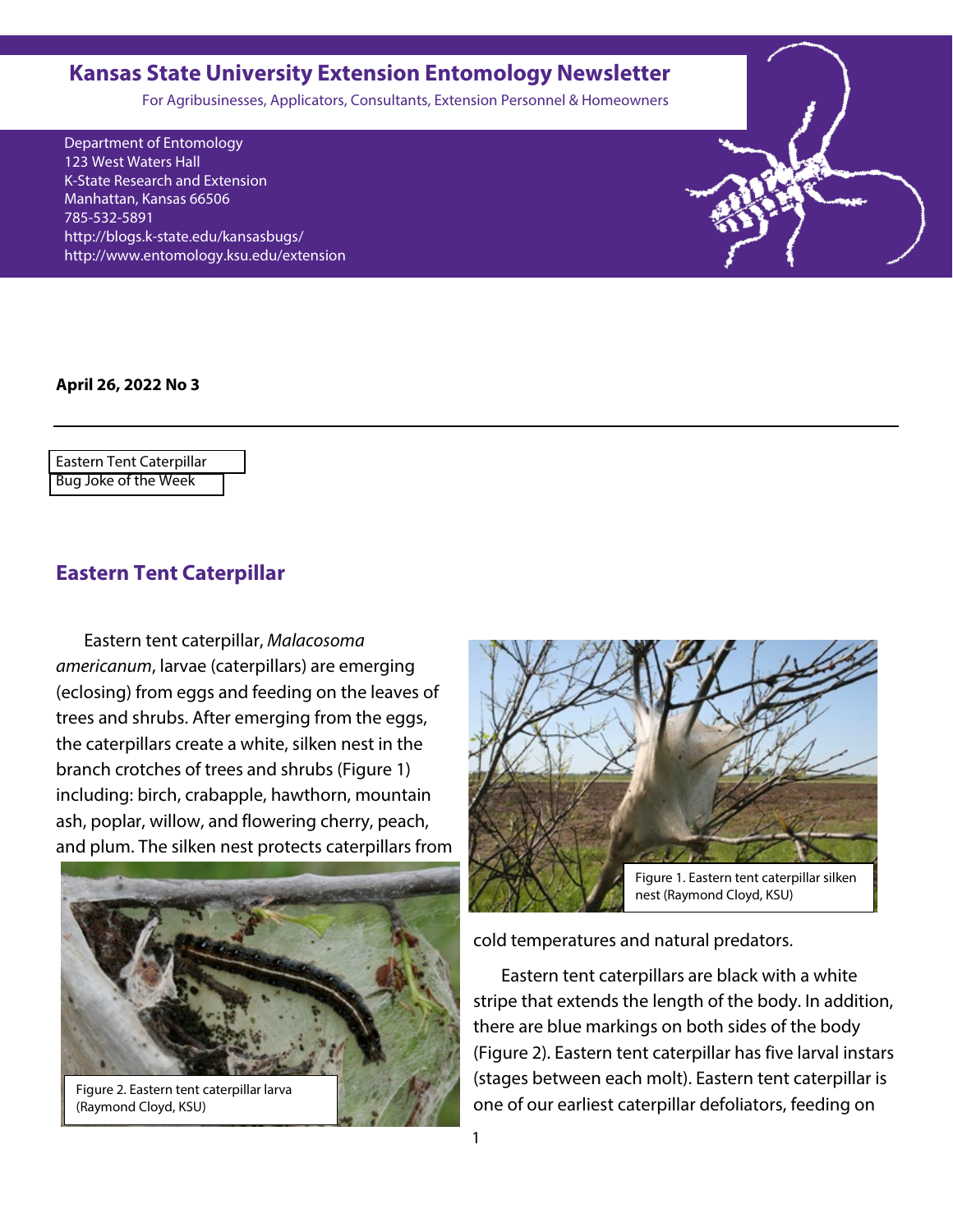### **Kansas Insect Newsletter**

**\_\_\_\_\_\_\_\_\_\_\_\_\_\_\_\_\_\_\_\_\_\_\_\_\_\_\_\_\_\_\_\_\_\_\_\_\_\_\_\_\_\_\_\_\_\_\_\_\_\_\_\_\_\_\_\_\_\_\_\_\_\_\_\_\_\_\_\_\_\_\_\_\_\_\_\_\_\_\_\_\_\_\_\_\_\_\_\_\_\_\_\_\_\_\_\_**

### **April 26, 2022 No 3**

newly emerged leaves, which can reduce the ability of trees and shrubs to produce food by means of photosynthesis. Although feeding damage caused by Eastern tent caterpillar may not directly kill a tree or shrub, any decrease in photosynthesis can predispose plants to secondary pests such as wood-boring insects. Leaf quality can influence tree and shrub susceptibility. For example, black cherry, *Prunus serotina*, trees growing in the shade are fed upon less by Eastern tent caterpillars than those growing in full sun due to a lower leaf nutritional quality.

The young or early instar (first through third) caterpillars are active during the day and reside in the silken nest at night. Caterpillars emerge from the silken nest during the day and feed on plant leaves. Caterpillars remain inside the silken nest on over-cast or cloudy days. The final instar (fifth) caterpillar feeds only at night. The extent of feeding by caterpillars depends on temperature with caterpillars feeding for longer durations when exposed to warmer temperatures than when exposed to cooler temperatures. Eastern tent caterpillar overwinters as an egg mass attached to branches or small twigs (Figures 3 and 4). There is one generation per year in Kansas.



The management of Eastern tent caterpillar involves removing the silken nest by hand or using a rake. In addition, a high pressure water spray will destroy the silken nest. Consequently, any young exposed caterpillars are susceptible to predation by birds. However, the older caterpillars are fed upon less because they have hairs on their bodies that deters birds from feeding on them.

Spray applications of insecticides containing the bacterium, *Bacillus thuringiensis* subsp. *kurstaki*, or spinosad, as the active ingredient can be used to kill young caterpillars. These insecticides are stomach poisons so the caterpillars must ingest the material to be negatively affected. When caterpillars are older and approximately 2 inches (5 cm) long then pyrethroid-based insecticides, such as those containing the active ingredients, bifenthrin, cyfluthrin, lambda-cyhalothrin, or permethrin, should be applied. It is important to apply insecticides when caterpillars are active during the day, which will increase exposure to the insecticide spray residues. However, pyrethroid-based insecticides are harmful to pollinators (e.g. honey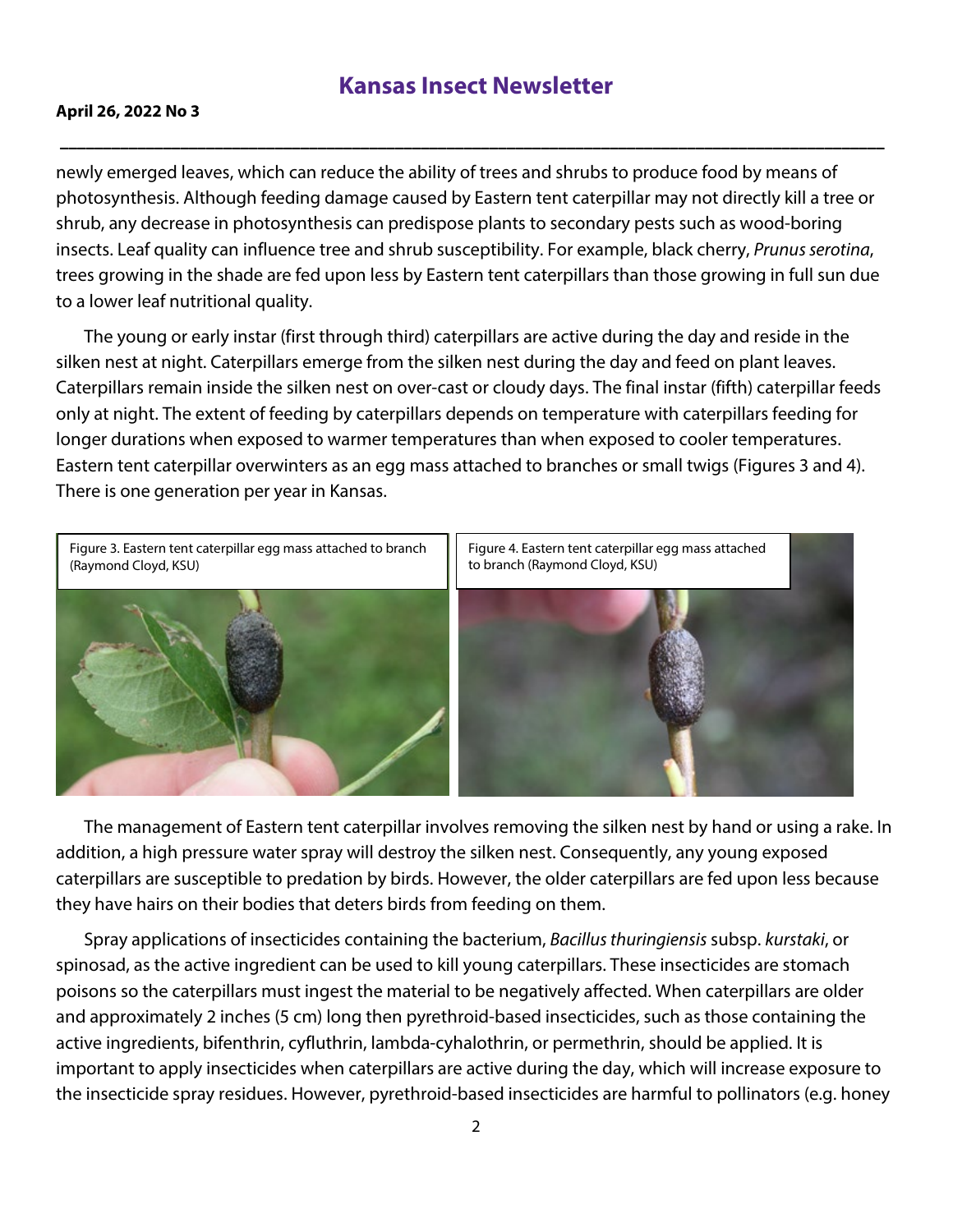## **Kansas Insect Newsletter**

**\_\_\_\_\_\_\_\_\_\_\_\_\_\_\_\_\_\_\_\_\_\_\_\_\_\_\_\_\_\_\_\_\_\_\_\_\_\_\_\_\_\_\_\_\_\_\_\_\_\_\_\_\_\_\_\_\_\_\_\_\_\_\_\_\_\_\_\_\_\_\_\_\_\_\_\_\_\_\_\_\_\_\_\_\_\_\_\_\_\_\_\_\_\_\_\_** 

### <span id="page-2-0"></span>**April 26, 2022 No 3**

bees) and beneficial insects. Therefore, do not apply pyrethroid-based insecticides when pollinators are active. For more information on managing Eastern tent caterpillar populations contact your county or state extension specialist.

Raymond Cloyd – Horticultural Entomology

**Bug Joke of the Week**

Q: What did the dog say to the flea? A: Stop bugging me!

Sharon Schroll

[HOME](#page-0-0)

[HOME](#page-0-0)

#### **Sincerely,**

Raymond A. Cloyd Professor and Extension Specialist Horticultural Entomology/Integrated Pest Management Phone: 785-532-4750 Fax: 785-532-6232 e-mail: [rcloyd@ksu.edu](mailto:rcloyd@ksu.edu)